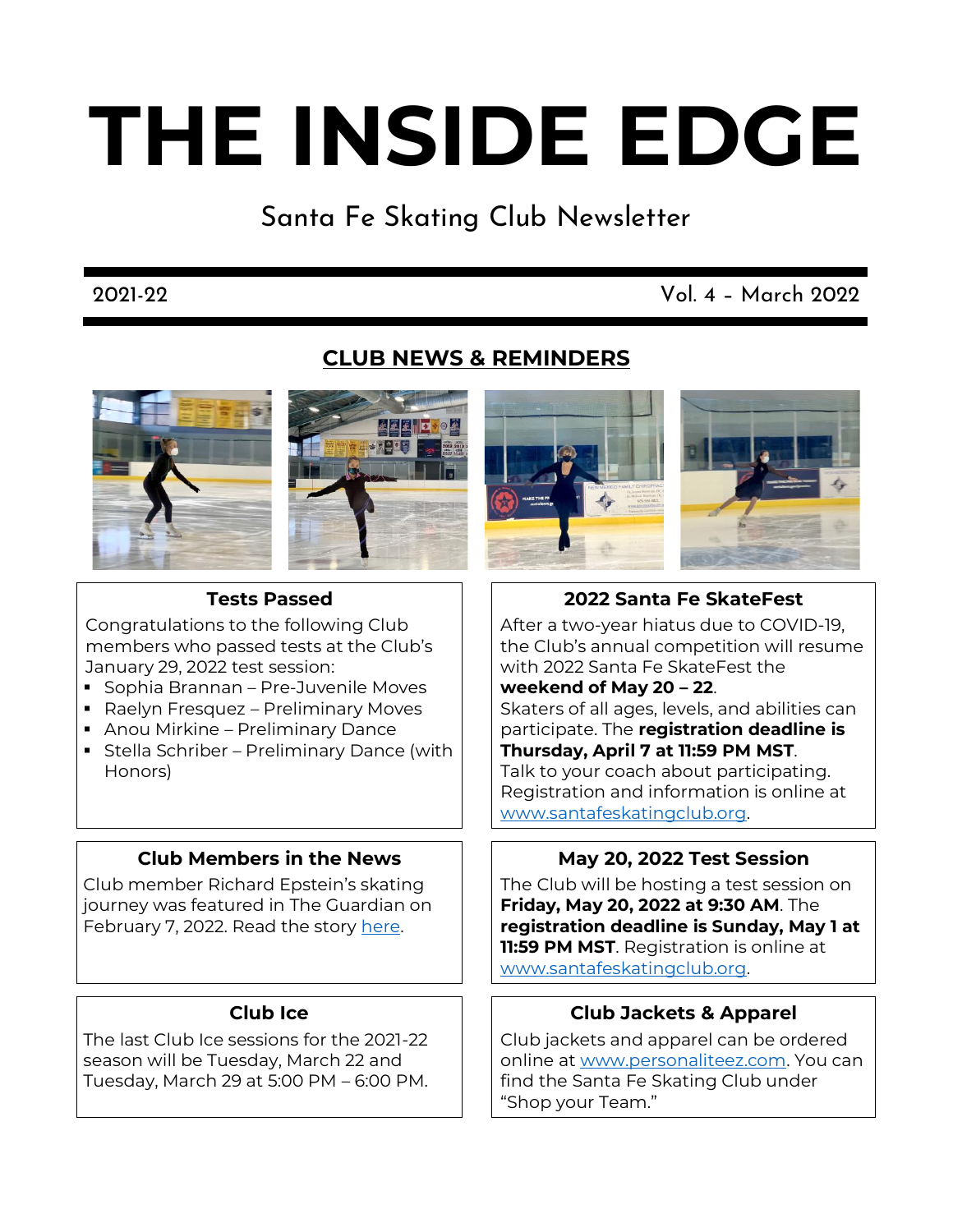# **2022 WINTER OLYMPICS RECAP Beijing, China \* February 4 – 10, 2022**

# **RESULTS**



### **Team Event**

- 1. Russian Olympic Committee
- 2. United States of America
- 3. Japan
- 4. Canada

**Men's Event**





#### 5. Cha Jun-hwan (KOR) 6. Jason Brown (USA) WD. Vincent Zhou (USA)

1. Nathan Chen (USA) 2. Yuma Kagiyama (JPN) 3. Shoma Uno (JPN) 4. Yuzuru Hanyu (JPN)

# **Ice Dance Event**

- 1. Gabriella Papadakis & Guillaume Cizeron (FRA)
- 2. Victoria Sinitsina & Nikita Katsalapov (ROC)
- 3. Madison Hubbell & Zachary Donohue (USA)
- 4. Madison Chock & Evan Bates (USA)
- 5. Charlène Guignard & Marco Fabbri (ITA)
- 11. Kaitlin Hawayek & Jean-Luc Baker (USA)





#### **Women's Event**

- 1. Anna Shcherbakova (ROC)
- 2. Alexandra Trusova (ROC)
- 3. Kaori Sakamoto (JPN)
- 4. Kamila Valieva (ROC)
- 5. Wakaba Higuchi (JPN)
- 7. Alysa Liu (USA)
- 10. Mariah Bell (USA)
- 16. Karen Chen (USA)

#### **Pairs Event**

- 1. Sui Wenjing & Han Cong (CHN)
- 2. Evgenia Tarasova & Vladimir Morozov (ROC)
- 3. Anastasia Mishina & Aleksandr Galliamov (ROC)
- 4. Aleksandra Boikova & Dmitrii Kozlovskii (ROC)
- 5. Peng Cheng & Jin Yang (CHN)
- 6. Alexa Knierim & Brandon Frazier (USA)
- 8. Ashley Cain-Gribble & Timothy LeDuc (USA)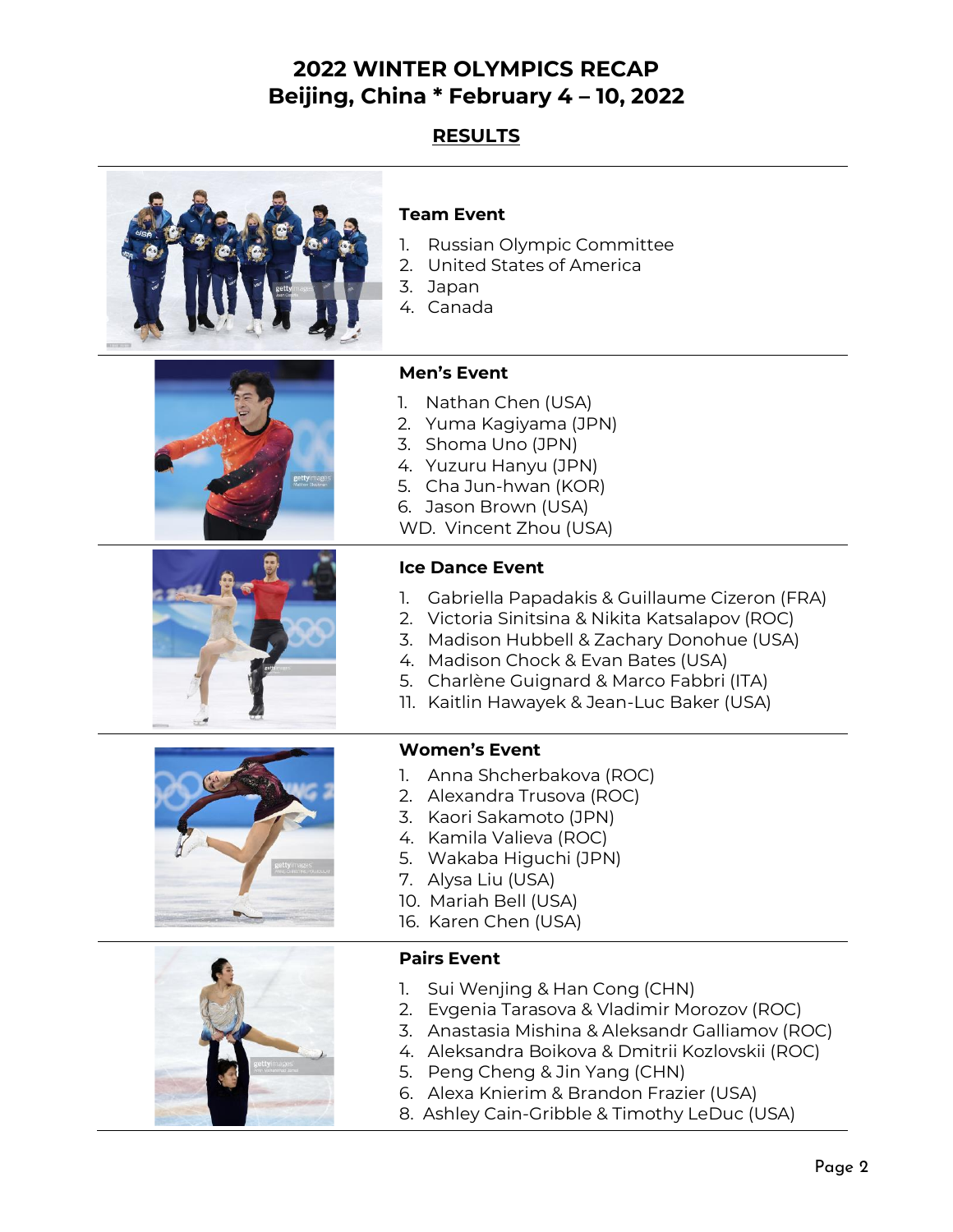# **2022 WORLD FIGURE SKATING CHAMPIONSHIPS Montpellier, France \* March 21 – 27, 2022**

# **U.S. FIGURE SKATING ENTRIES**

| <b>Pairs Event</b><br><b>Women's Event</b>            |                                                                                                         |  |
|-------------------------------------------------------|---------------------------------------------------------------------------------------------------------|--|
| • Mariah Bell<br>Karen Chen<br>■ Alysa Liu            | Ashley Cain-Gribble & Timothy LeDuc<br>• Alexa Knierim & Brandon Frazier                                |  |
| <b>Men's Event</b>                                    | <b>Ice Dance Event</b>                                                                                  |  |
| ■ Ilia Malinin<br>• Camden Pulkinen<br>■ Vincent Zhou | • Madison Chock & Evan Bates<br>Kaitlin Hawayek & Jean-Luc Baker<br>· Madison Hubbell & Zachary Donohue |  |

# **2022 WORLD FIGURE SKATING CHAMPIONSHIPS PREVIEW**

The World Championships following an Olympic games is always an interesting event. This year is no exception with Russian (and Belarusian) skaters banned due to Russia's invasion of Ukraine, and China deciding to not send any skaters. A total of seven medalists from the 2022 Winter Olympics will not be competing at 2022 Worlds.

**Women:** With no Russian skaters, the favorite for gold is 2022 Olympic bronze medalist Kaori Sakamoto (JPN). After Sakamoto, there are six skaters from five countries who finished within 15 points of each other at the Olympics. Alysa Liu (USA), making her senior Worlds debut, is one of those six skaters and could be fighting for a podium spot. The last American woman to win a Worlds medal was Ashley Wagner in 2016.

**Pairs:** With no Russian or Chinese skaters, none of the top five pairs teams from the 2022 Olympics will be at 2022 Worlds. Alexa Knierim & Brandon Frazier's (USA) sixth place finish at the Olympics makes them a favorite for gold at Worlds. The battle for gold could be between Knierim & Frazier, Ashley Cain-Gribble & Timothy LeDuc (USA), and Riku Miura & Ryuichi Kihara (JPN). The last American pairs team to win a Worlds medal was Kyoko Ina & John Zimmerman in 2002. The last American pairs team to win gold at Worlds was Tai Babilonia & Randy Gardner in 1979.

**Men:** With Nathan Chen and Yuzuru Hanyu both out of Worlds due to injury, 2022 Olympic silver and bronze medalists Yuma Kagiyama (JPN) and Shoma Uno (JPN) are both looking to claim their first world title. Don't count out 2019 World bronze medalist Vincent Zhou (USA) who is looking for redemption following his Olympic withdrawal due to COVID. Ilia Malinin (USA), making his senior Worlds debut, is looking to show the World what he can do and could be in the mix for a spot on the podium.

**Ice Dance:** Gabriella Papadakis & Guillaume Cizeron (FRA) are looking to win their fifth world title in front of a home crowd. Madison Hubbell & Zachary Donohue (USA) would love to win gold at their final event before retiring. Hubbell & Donohue know they left points on the table at the Olympics and are looking to maximize their performance at Worlds. Madison Chock & Evan Bates (USA) are hoping to end their season on the podium.